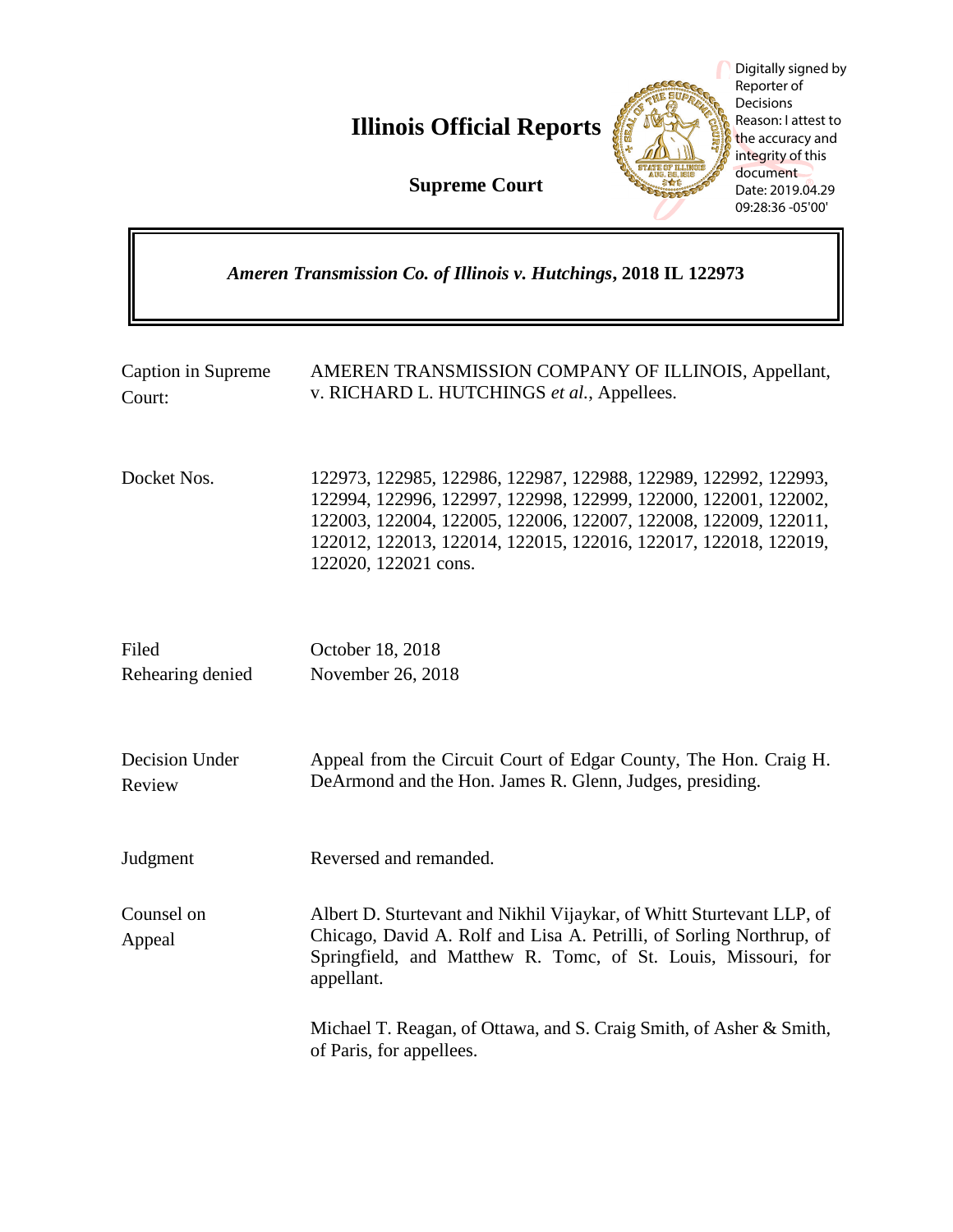Laura Harmon and Garrett Thalgott, of Illinois Agricultural Association, of Bloomington, *amicus curiae*.

Anastasia M. O'Brien and Richard G. Bernet, of Exelon Business Services Company, Clifford W. Berlow, of Jenner & Block LLP, both of Chicago, and Matthew E. Price (*pro hac vice*), of Jenner & Block LLP, of Washington, D.C., for *amicus curiae* Commonwealth Edison Company.

Justices JUSTICE THOMAS delivered the judgment of the court, with opinion. Chief Justice Karmeier and Justices Burke, Theis, and Neville concurred in the judgment and opinion. Justice Garman specially concurred, with opinion. Justice Kilbride concurred in part and dissented in part, with opinion. Justices Kilbride and Garman dissented upon denial of rehearing,

without opinion.

#### **OPINION**

¶ 1 To facilitate the construction of a high-voltage transmission line, Ameren Transmission Company of Illinois (ATXI) filed eminent domain complaints against several landowners located in Edgar County, Illinois (Landowners). The Landowners filed a traverse and motion to dismiss, and the circuit court dismissed every complaint on the grounds that section 8-406.1 of the Public Utilities Act (220 ILCS 5/8-406.1 (West 2016)), as it existed at the time, is unconstitutional both on its face and as applied to the Landowners. This direct appeal followed. Ill. S. Ct. R. 302(a) (eff. Oct. 4, 2011).

#### ¶ 2 BACKGROUND

¶ 3 The Public Utilities Act (Act) (220 ILCS 5/1-101 *et seq.* (West 2010)) requires a public utility to obtain a certificate of public convenience and necessity from the Illinois Commerce Commission (Commission) before transacting business or beginning new construction within Illinois. Section 8-406 of the Act sets forth the requirements for obtaining a certificate. *Id.* § 8-406. Effective July 28, 2010, the legislature enacted section 8-406.1 of the Act (*id.* § 8-406.1), which permits a public utility to apply for a certificate using an expedited procedure when seeking to construct a new high-voltage electric service line and related facilities.

¶ 4 On November 7, 2012, ATXI petitioned the Commission for a certificate of public convenience and necessity that would authorize ATXI "to construct, operate and maintain a new 345 kV electric transmission line \*\*\* and related facilities, including certain new or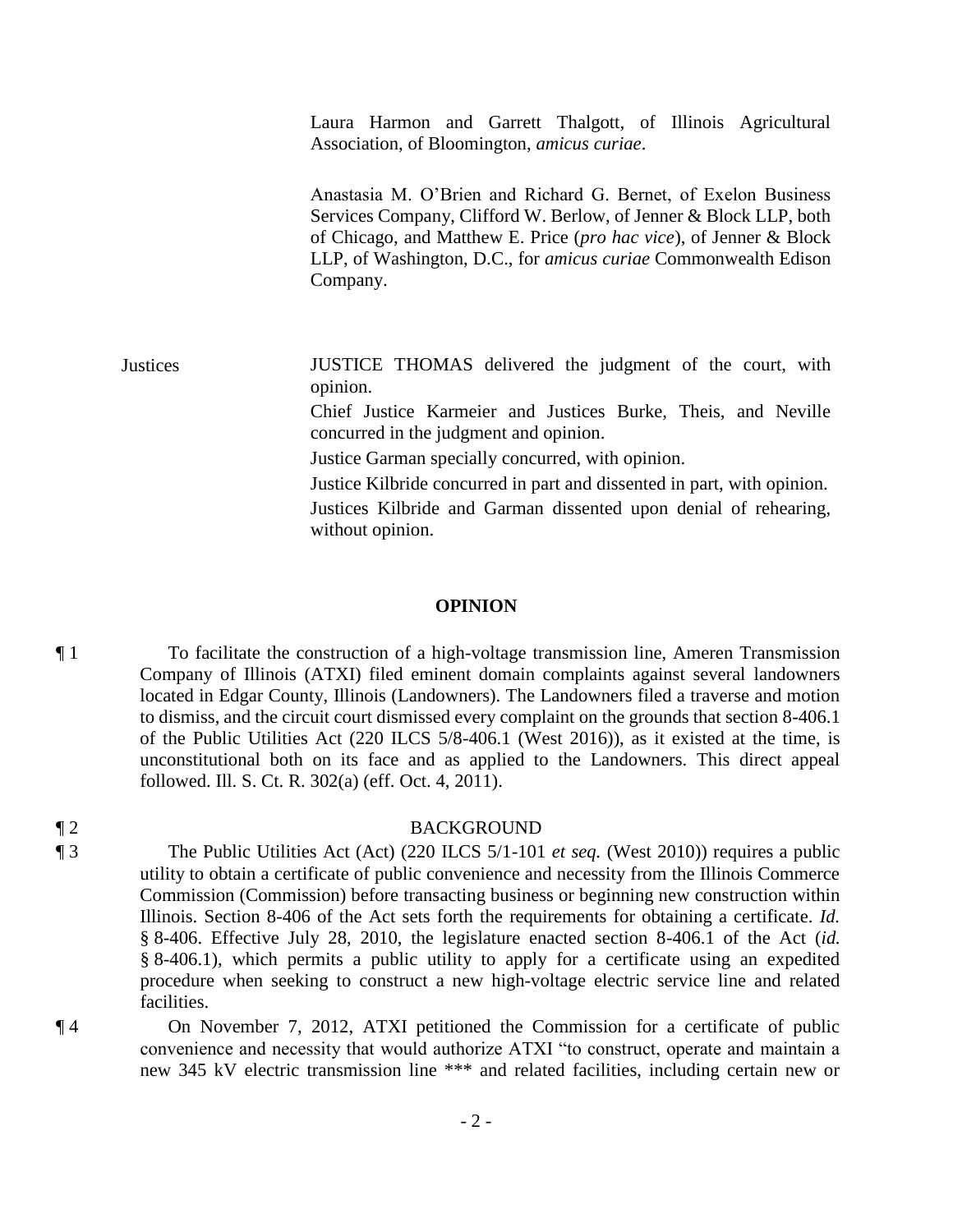expanded substations, within \*\*\* Illinois." ATXI's proposed plan was designated the Illinois Rivers Project (Project), and portions of the Project were to be located within several Illinois counties, spanning 375 miles across the state. ATXI elected to file its petition pursuant to the expedited process set forth in section 8-406.1.

¶ 5 ATXI's proposal included both a primary route and an alternate route, and the Commission sent notice of the impending proceedings to several thousand potentially impacted landowners. After the notices went out, certain interested and affected parties sought and were granted leave to intervene. Some of these intervenors then proposed alternative routes of their own for certain segments of the Project. One such alternative was proposed by an intervening group named Stop Coalition, and it involved the "Kansas-Indiana State Line" segment of the Project. In the end, the Commission approved the Project and granted ATXI a certificate of public convenience and necessity, based on a route that included Stop Coalition's alternative proposal for the Kansas-Indiana State Line segment.

¶ 6 Shortly thereafter, several landowners from the Kansas-Indiana State Line segment of the Project filed a petition to intervene. The petition alleged that, although these landowners owned property that was either on or directly adjacent to the alternative route proposed by Stop Coalition, they did not receive notice of that fact until after the Commission had entered its decision approving the Project. Accordingly, along with their petition to intervene, these landowners filed both a motion to strike the Commission's proceedings relating to the Kansas-Indiana State Line segment of the Project and an application for rehearing. The Commission denied both the motion to strike and the application for rehearing, but it then granted the petition to intervene for the limited purpose of accommodating appellate review.

¶ 7 A direct appeal to the appellate court followed (see 220 ILCS 5/10-201(a) (West 2016)), and the landowners impacted by the Kansas-Indiana State Line segment of the Project were among the parties to that appeal. *Adams County Property Owners & Tenant Farmers v. Illinois Commerce Comm'n,* 2015 IL App (4th) 130907. In a lengthy opinion, the appellate court affirmed the Commission's decision approving the Project and granting the certificate of public convenience and necessity. *Id.* ¶ 102. In the course of doing so, the appellate court considered and rejected the affected landowners' argument that their due process rights were violated because they never received notice of Stop Coalition's alternative route proposal. *Id.* ¶¶ 78-80.

¶ 8 Following disposition of the direct administrative appeal, ATXI attempted unsuccessfully to negotiate easement rights with the Landowners. Consequently, in early 2016, ATXI sought and secured from the Commission authority to obtain the necessary easements by eminent domain. Thereafter, ATXI filed a total of 35 eminent domain complaints against the Landowners. The Landowners, in turn, filed a traverse and motion to dismiss. Although the Landowners asserted traditional traverse claims, they ultimately did not develop or defend those claims in the subsequent proceedings. 1 Instead, the Landowners focused on their motion

 $\overline{a}$ 

<sup>&</sup>lt;sup>1</sup>At the hearing on the Landowners' traverse and motion to dismiss, counsel for the Landowners conceded that ATXI had established a *prima facie* case for the propriety of the taking, that the Landowners had made no attempt to rebut that presumption, and that consequently, if the Landowners' motion to dismiss were denied, their traverse would also have to be denied. Likewise, in its order granting the Landowners' motion to dismiss, the circuit court stated that, "[a]lthough the [Landowners] refused to concede their claims contained in the Traverse were not supported by the record, they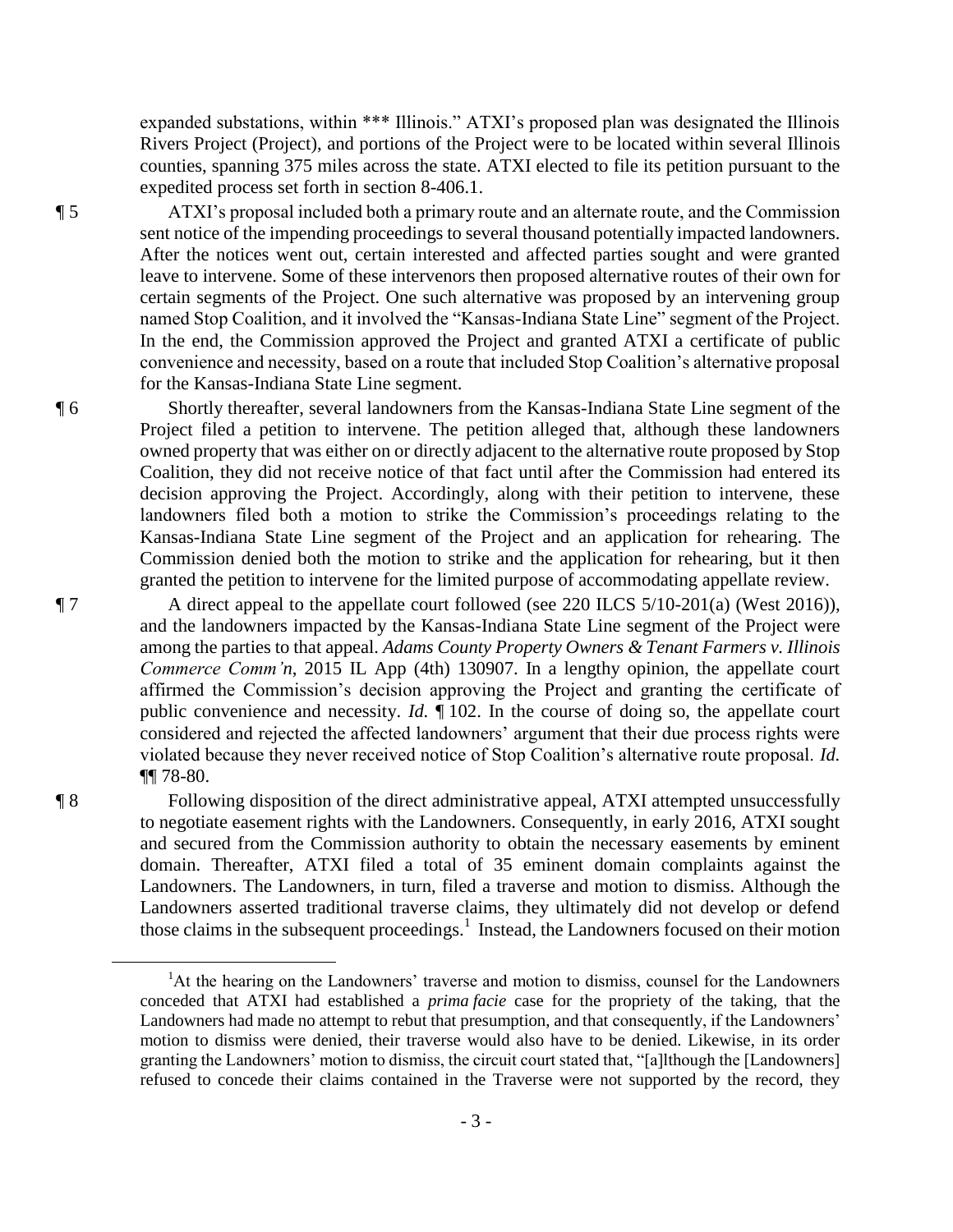to dismiss, which argued that ATXI's eminent domain complaints must be dismissed because the Landowners' due process rights were violated during the proceeding in which the Commission granted the certificate of public convenience and necessity. More specifically, the Landowners argued that their due process rights were violated because they were never notified that their property would be affected by the route that the Commission ultimately approved.

¶ 9 On September 25, 2017, the circuit court of Edgar County entered a 24-page written order granting the Landowners' motion to dismiss on the grounds that the applicable version<sup>2</sup> of section 8-406.1 was unconstitutional both on its face and as applied to the Landowners. In support of its conclusion that section 8-406.1 was unconstitutional on its face, the circuit court explained:

> "220 ILCS 5/8-406.1 as it existed at the time of these proceedings was facially unconstitutional. It failed to require personal notice by registered mail or other means which would ensure notice to any landowner whose property may be considered for primary or alternate routes proposed throughout the certification process.

> By requiring such notice only to landowners identified in the application and at public hearing, it deprived landowners whose property was proposed in alternate routes later suggested by the utility or any intervenor, of the same opportunity to participate or object."

Accordingly, the circuit court dismissed all 35 of ATXI's eminent domain complaints.

¶ 10 ATXI appealed the circuit court's decision directly to this court. Ill. S. Ct. R. 302(a) (eff. Oct. 4, 2011).

 $\overline{a}$ 

## ¶ 11 ANALYSIS

- ¶ 12 We need not reach the merits of the circuit court's due process analysis, as the circuit court clearly lacked the necessary jurisdiction to review the legality and constitutionality of the Commission's administrative proceedings.
- ¶ 13 Illinois courts are courts of general jurisdiction and enjoy a presumption of subject-matter jurisdiction. *Illinois State Treasurer v. Illinois Workers' Compensation Comm'n*, 2015 IL 117418, ¶ 14. That presumption is inapplicable, however, where administrative proceedings are involved. *Id.* Illinois courts are empowered to review administrative actions only "as provided by law." Ill. Const. 1970, art. VI, § 6 (appellate court), § 9 (circuit court). When the legislature has, through law, prescribed procedures for obtaining judicial review of an administrative decision, a court is said to exercise "special statutory jurisdiction" when it reviews an administrative decision pursuant to that statutory scheme. *People ex rel. Madigan v. Illinois Commerce Comm'n*, 2014 IL 116642, ¶ 10. Special statutory jurisdiction is limited by the language of the act conferring it. *Id.* A court has no powers from any other source. *Id.* A party seeking to invoke a court's special statutory jurisdiction must therefore comply strictly

presented no evidence at the hearing in that regard." That being said, the trial court's order concludes by stating, "[h]aving granted the Motion to Dismiss, the Court does not need to address the Traverse."

 $2$ Section 8-406.1 has since been amended. See Pub. Act 99-399 (eff. Aug. 18, 2015) (amending 220 ILCS 5/8-406.1).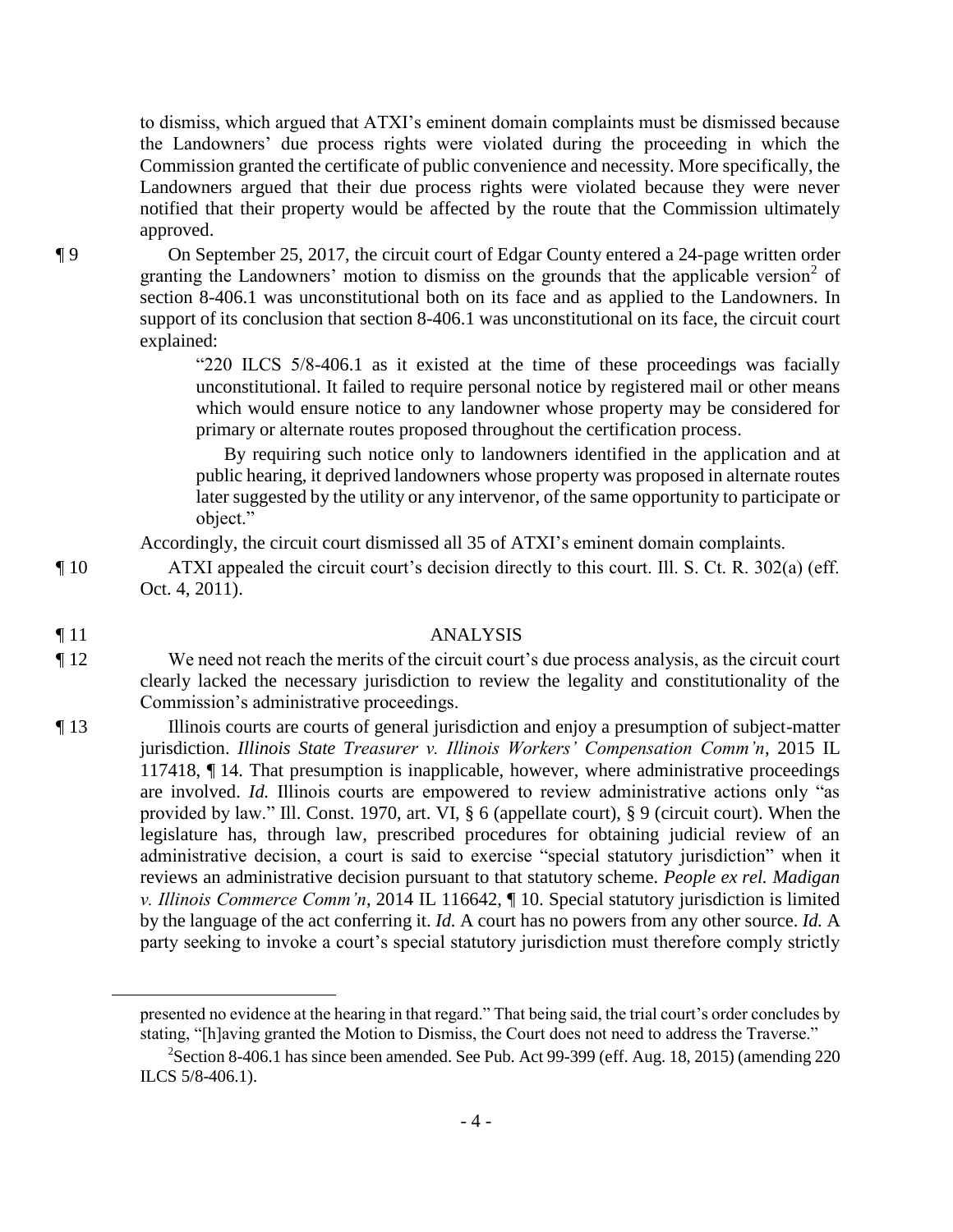with the procedures prescribed by the statute. *Id.* If the mode of procedure set forth in the statute is not strictly pursued, no jurisdiction is conferred on the court. *Id.*

¶ 14 This court has held that "[r]eview of final decisions of the Commission \*\*\* involves the exercise of special statutory jurisdiction and is constrained by the provisions of the Public Utilities Act." *Illinois Landowners Alliance, NFP v. Illinois Commerce Comm'n*, 2017 IL 121302, ¶ 29; see also *People ex rel. Madigan v. Illinois Commerce Comm'n*, 231 Ill. 2d 370, 387 (2008). The relevant provision of the Act is section 10-201, and it states that a party affected by a rule, regulation, order, or decision of the Commission has 35 days to "appeal to the appellate court of the judicial district in which the subject matter of the hearing is situated \*\*\* for the purpose of having the reasonableness or lawfulness of the rule, regulation, order or decision inquired into and determined." 220 ILCS 5/10-201(a) (West 2016). Section 10-201 goes on to state that, in such cases, the appellate court "shall reverse a Commission rule, regulation, order or decision, in whole or in part, if it finds that \*\*\* [t]he proceedings or manner by which the Commission considered and decided its rule, regulation, order or decision were in violation of the State or federal constitution or laws, to the prejudice of the appellant." *Id.* § 10-201(e)(iv)(D). Thus, under the plain language of the Act, the power to review a final decision of the Commission, including whether "[t]he proceedings or manner by which the Commission considered and decided its rule, regulation, order or decision were in violation of the State or federal constitution or laws," is a power conferred on the appellate court by the special statutory jurisdiction established in section 10-201. Absent such jurisdiction, a court has no power to review the legality or constitutionality of Commission proceedings.

¶ 15 The problem here is that the circuit court below was not exercising the special statutory jurisdiction conferred by section 10-201 when it determined that the Commission's proceedings in relation to the Project were in violation of due process. Rather, it was sitting as a court of general jurisdiction charged with adjudicating the merits of ATXI's eminent domain complaints. As such, the circuit court below had no authority whatsoever to review either the Commission's decision itself or whether the proceedings leading up to that decision "were in violation of the State or federal constitution or laws." Section 10-201 specifically reserves such questions for the appellate court exercising its statutory power of direct administrative review, which is exactly what the *Adams County* court was doing back in 2015 when it considered and rejected the very same due process challenge at issue here. *Adams County*, 2015 IL App (4th) 130907, ¶¶ 78-80. In other words, there is an explicit statutory scheme in place for reviewing the legality and constitutionality of the Commission's administrative proceedings, and the subsequent eminent domain litigation forms no part of it.

¶ 16 Given this, we agree with ATXI that the circuit court's decision granting the Landowners' motion to dismiss must be reversed. As discussed above, the circuit court's sole rationale for granting those motions was its conclusion that the Commission's proceedings were in violation of due process. As the legality and constitutionality of the Commission's proceedings was a question beyond the circuit court's power to decide, its answer to that question cannot form the basis for dismissing the complaints in this case. Accordingly, the judgment of the circuit court is hereby reversed.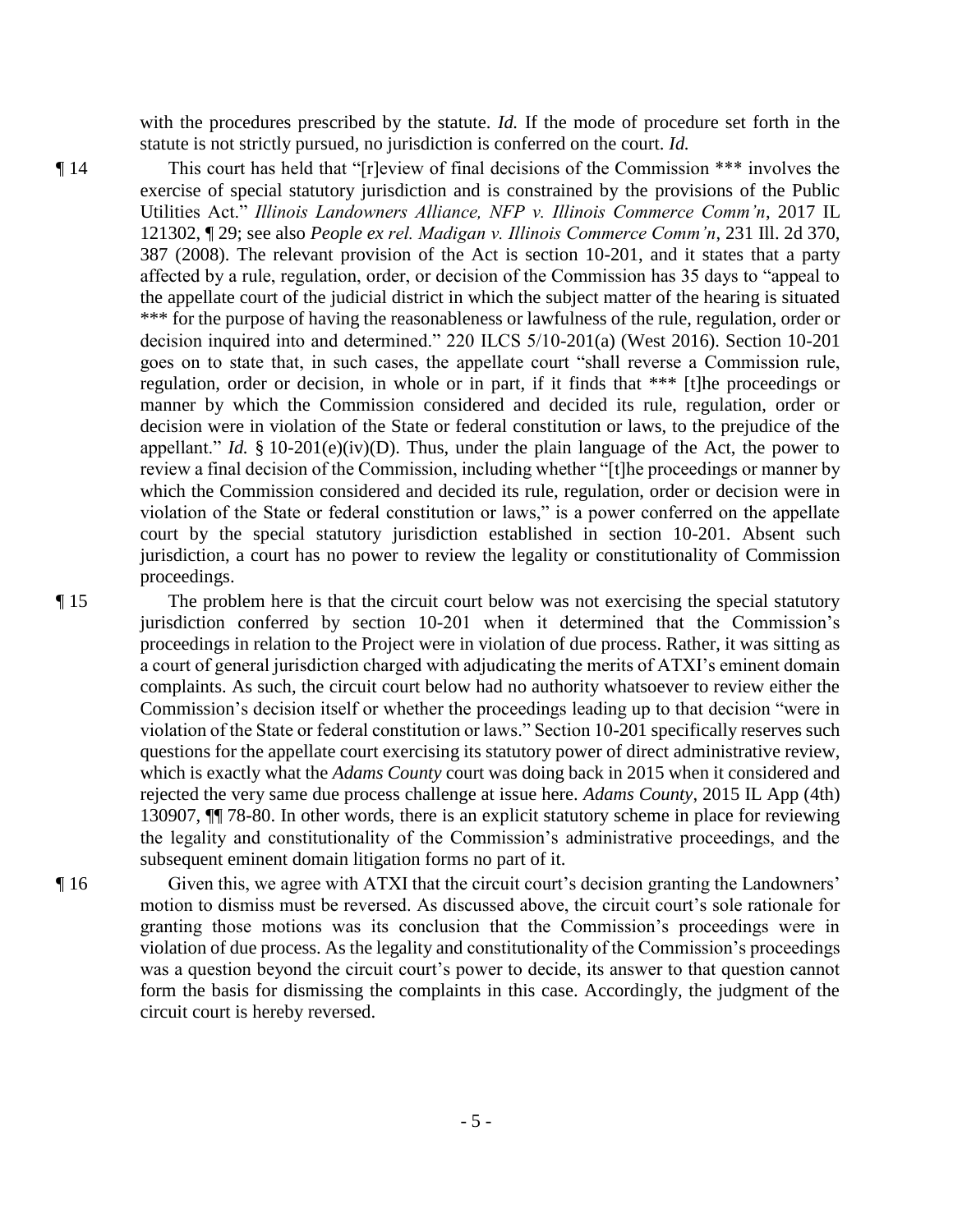## ¶ 17 CONCLUSION

- ¶ 18 For the foregoing reasons, the judgment of the circuit court of Edgar County is reversed, and we remand the cause for further proceedings.
- ¶ 19 Reversed and remanded.
- ¶ 20 JUSTICE GARMAN, specially concurring:
- ¶ 21 Defendants are a group of landowners who claim that the Public Utilities Act instructed the Illinois Commerce Commission and the circuit court to transfer their property rights to plaintiff Ameren Transmission Company of Illinois (ATXI) without affording them due process of law. The majority does not address the substance of defendants' complaint but instead finds that the circuit court could not consider their argument because it lacked jurisdiction. I disagree with this reasoning, but I agree with the conclusion to reverse the circuit court's order.

# ¶ 22 A. The Circuit Court's Jurisdiction

¶ 23 The Illinois Constitution of 1970 grants circuit courts general subject-matter jurisdiction over "all justiciable matters." Ill. Const., art. VI, § 9. One such justiciable matter is eminent domain (735 ILCS 30/10-5-10(a) (West 2010)). ATXI cannot plausibly claim that the circuit court lacked jurisdiction over these proceedings; after all, ATXI is the plaintiff. In the course of those eminent domain proceedings, the circuit court found that section 8-406.1 of the Public Utilities Act (220 ILCS 5/8-406.1 (West 2012)) and the Commission proceedings under that statute violated the due process clauses of the United States and Illinois Constitutions. Section 8-406.1 established the Commission's expedited procedure for granting certificates of public necessity, which in turn created the "rebuttable presumption" that ATXI relied on in its eminent domain petition. *Id.*; 735 ILCS 30/5-5-5(c) (West 2014).

¶ 24 The majority finds that the circuit court lacked jurisdiction to find that section 8-406.1 of the Public Utilities Act and the Commission proceedings violated the due process clause. The majority certainly is correct that the circuit court lacked jurisdiction to review a challenge to the Commission's certificate of public necessity. The Illinois Constitution states that Illinois's circuit courts and appellate court have jurisdiction to review administrative action only "as provided by law." Ill. Const. 1970, art. VI, §§ 6, 9. Section 10-201(e)(iv)(D) of the Public Utilities Act grants the appellate court jurisdiction to reverse a "Commission rule, regulation, order or decision, in whole or in part, if it finds that \*\*\* [t]he proceedings or manner by which the Commission considered and decided its rule, regulation, order or decision were in violation of the State or federal constitution or laws, to the prejudice of the appellant." 220 ILCS 5/10-201(e)(iv)(D) (West 2016). No comparable provision grants the circuit court jurisdiction to review a Commission rule, regulation, order, or decision. If the circuit court had held merely that the Commission failed to follow the Public Utilities Act, this would have been "review of [an] administrative action," which only the appellate court could exercise.

¶ 25 However, the circuit court did not conclude that only the Commission's *decision* was

unconstitutional.  $\P$  26 The majority finds either that section 10-201(e)(iv)(D) instructs the appellate court to consider the constitutionality of the Public Utilities Act in addition to the Commission

unconstitutional. It also held that section 8-406.1 of the Public Utilities Act was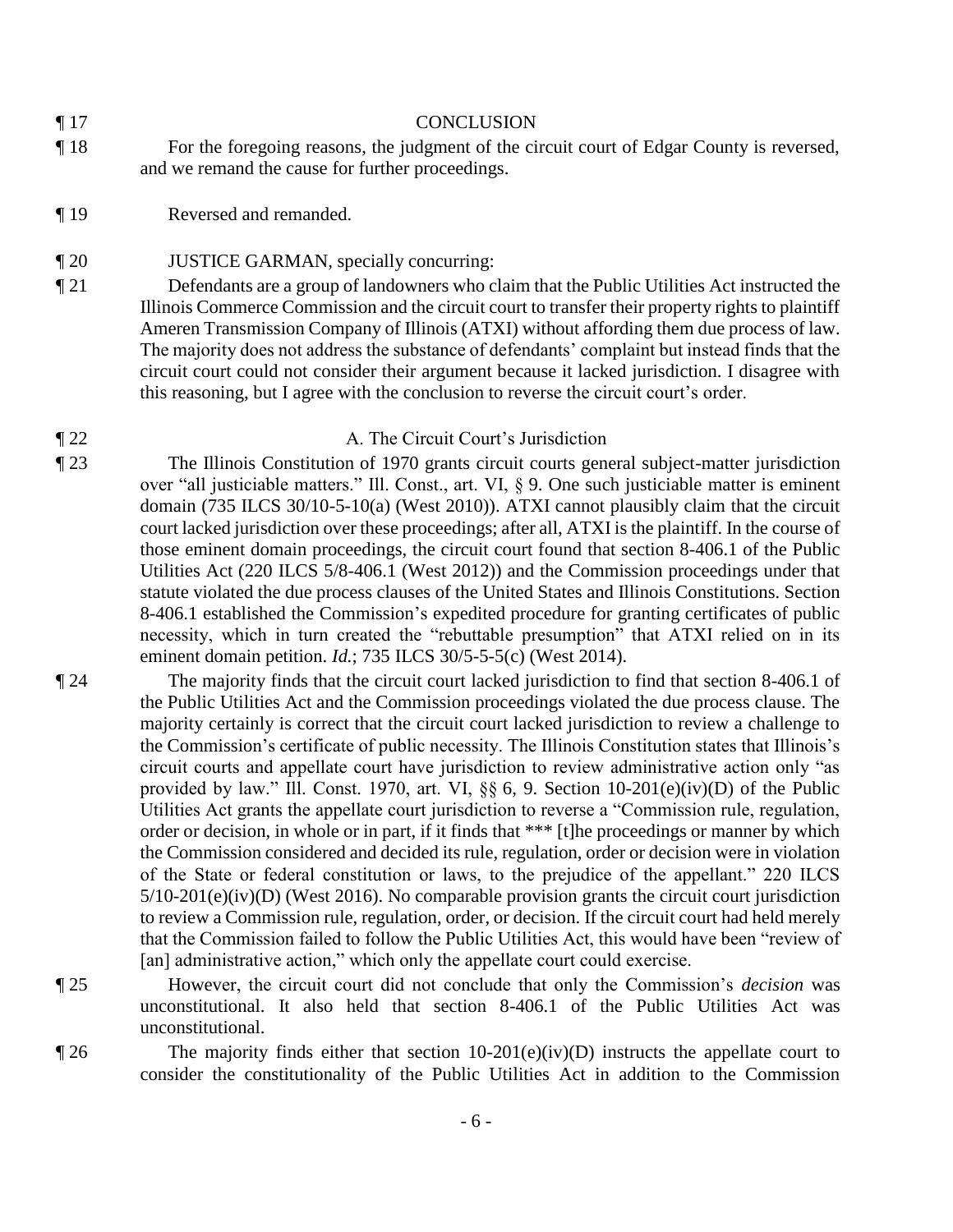certificate or that this distinction between the Act and the Commission decision is irrelevant. The majority's analysis is brief and does not elaborate on its reasoning.

- ¶ 27 If the majority finds that the appellate court's authority to review the Commission certificate of public necessity included the authority to review the Public Utilities Act, it is mistaken for two reasons. First, section  $10-201(e)(iv)(D)$  does not state this. Section  $10-201$ directs the appellate court to reverse a "Commission rule, regulation, order or decision, in whole or in part, if it finds that \*\*\* [t]he proceedings or manner by which the Commission considered and decided its rule, regulation, order or decision were in violation of the State or federal constitution or laws, to the prejudice of the appellant." *Id.* Nothing in the plain language of this statute strips the circuit court of jurisdiction to consider the constitutionality of the Public Utilities Act, which is not a "Commission rule, regulation, order or decision" but a General Assembly statute.
- ¶ 28 Second, if section 10-201(e)(iv)(D) was intended to deprive the circuit courts of jurisdiction to review the constitutionality of the Public Utilities Act and give jurisdiction exclusively to the appellate court, then section  $10-201(e)(iv)(D)$  would be unconstitutional. The Illinois Constitution does not allow the General Assembly to remove matters from circuit courts' general jurisdiction. Circuit courts' jurisdiction derives from the Illinois Constitution, and the General Assembly may not extend or reduce it. *McCormick v. Robinson*, 2015 IL 118230, ¶ 23.
- ¶ 29 One exception to circuit courts' constitutional general jurisdiction is that "Circuit Courts shall have such power to review administrative action as provided by law." Ill. Const. 1970, art. VI, § 9. Similarly, the appellate court has jurisdiction to review administrative action as provided by law. Ill. Const. 1970, art. VI, § 6. Under these provisions, review of administrative action is considered "special statutory jurisdiction" that exists only through a grant from the General Assembly. *People ex rel. Madigan v. Illinois Commerce Comm'n*, 2014 IL 116642, ¶ 10. If the General Assembly has not provided the circuit court with jurisdiction to review a certain administrative action, the circuit court lacks jurisdiction to review that action. The majority claims that this exception allows the Public Utilities Act to grant the appellate court, not the circuit court, the power to review the constitutionality of the Public Utilities Act.
- ¶ 30 I disagree with the majority's interpretation, which dramatically expands the General Assembly's power to reduce circuit courts' jurisdiction. No Illinois court has ever considered reviewing the constitutionality of a statute to be "review [of] administrative action" simply because that statute implicates an agency's procedural rules. The majority cites only a few cases in its short analysis. In *Illinois State Treasurer v. Illinois Workers' Compensation Comm'n*, 2015 IL 117418, the court concluded that the statutory requirements for appealing a decision of the Workers' Compensation Commission had not been met. That case was a direct appeal of a decision of an administrative agency. Unlike this case, there was no challenge to the constitutionality of a statute. *People ex rel. Madigan v. Illinois Commerce Comm'n*, 231 Ill. 2d 370 (2008), and *People ex rel. Madigan*, 2014 IL 116642, also involved direct review of Commission orders and questions about the statutory requirements for jurisdiction. *Illinois Landowners Alliance, NFP v. Illinois Commerce Comm'n*, 2017 IL 121302, was a direct appeal of a Commission order granting a certificate of public necessity. The court concluded that the Commission had applied the Public Utilities Act incorrectly. None of these cases involve a court lacking jurisdiction to review the constitutionality of a statute.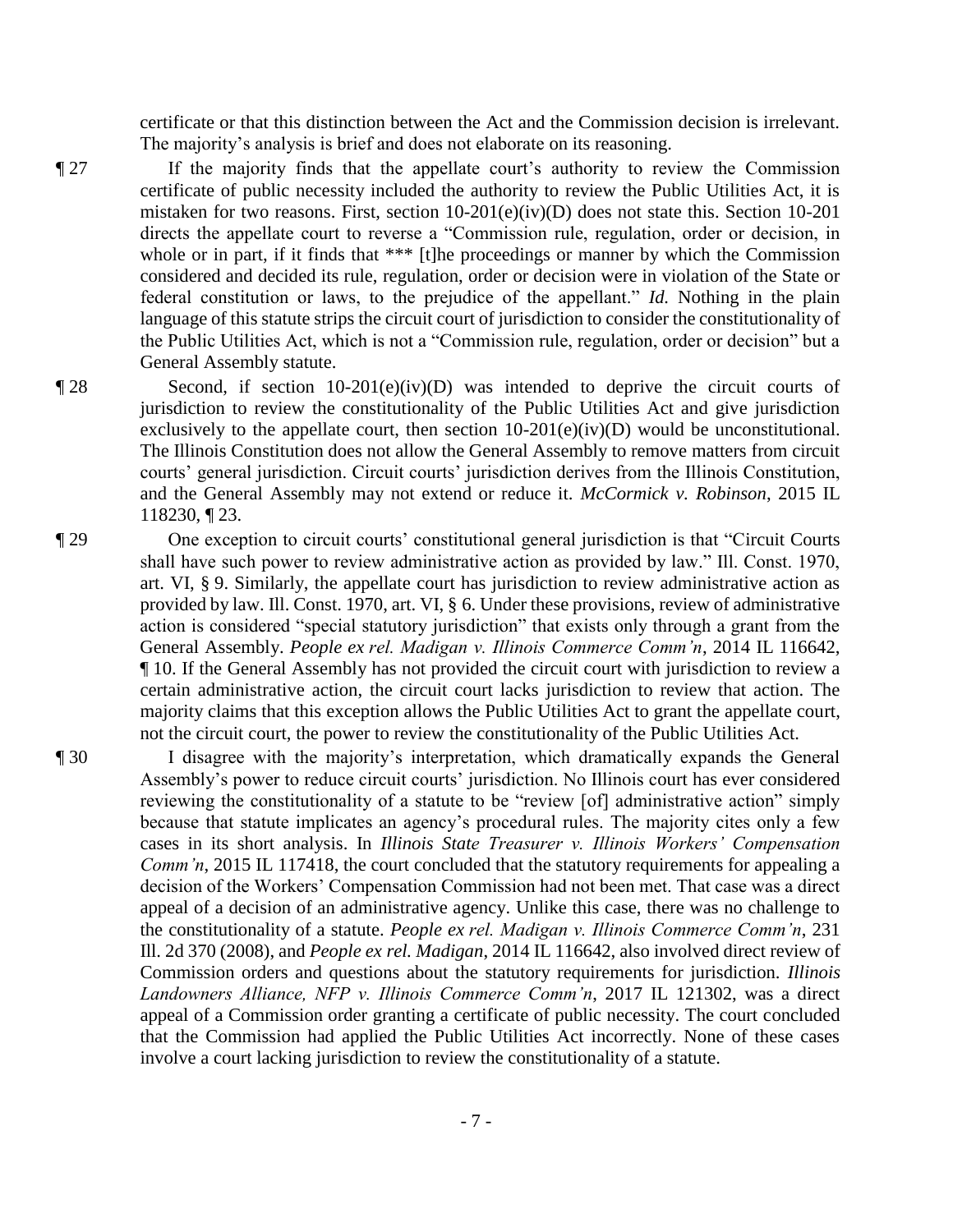¶ 31 Nor does ATXI cite any precedent that deprives the circuit court of jurisdiction to conduct judicial review of the constitutionality of a statute. ATXI relies on *Fredman Brothers Furniture Co. v. Department of Revenue*, in which the court considered whether a 35-day filing period to appeal an administrative order created a jurisdictional bar. 109 Ill. 2d 202, 209 (1985). There is no indication that any party in *Fredman Brothers* challenged the constitutionality of the Retailers' Occupation Tax Act or the Administrative Review Act, which created the administrative framework for the litigation. The question was whether the plaintiff's failure to follow the statutory requirements deprived the circuit court of jurisdiction over an appeal of the agency's decision. ATXI also relies on *Collinsville Community Unit District No. 10 v. Regional Board of School Trustees*, 218 Ill. 2d 175 (2006); *People ex rel. Madigan v. Illinois Commerce Comm'n*, 2014 IL 116642; *Illini Coach Co. v. Illinois Commerce Comm'n*, 408 Ill. 104 (1951); *Commonwealth Edison Co. v. International Brotherhood of Electrical Workers, Local Union No. 15*, 961 F. Supp. 1154 (N.D. Ill. 1996). None of these cases deny circuit courts' jurisdiction in constitutional challenges to state statutes.

¶ 32 The majority's error results from its misunderstanding of what claims the General Assembly may constitutionally assign to the appellate court. Only appeals challenging an agency's final determination itself are reserved for appellate courts. For example, in *ESG Watts, Inc. v. Pollution Control Board*, 286 Ill. App. 3d 325 (1997) a landowner applied for permits to operate a landfill, but the Illinois Pollution Control Board denied his application. On his direct appeal to the Third District, the landowner argued that the board's decision was against the manifest weight of the evidence. *Id.* at 330, 336. This is the sort of challenge that section  $5/10-201(e)(iv)(D)$  directs to the appellate court. 220 ILCS  $5/10-201(e)(iv)(D)$  (West 2016). Once the case reached the appellate court, that court could consider the landowner's constitutional challenge to the statute. *ESG Watts, Inc.*, 286 Ill. App. 3d at 334.

¶ 33 Although not squarely on point, this court's decision in *Board of Education of Peoria School District No. 150 v. Peoria Federation of Support Staff, Security/Policeman's Benevolent & Protective Ass'n Unit No. 114*, 2013 IL 114853, supports my conclusion that "review of administrative action" does not include assessing the constitutionality of a General Assembly statute. In that case a statute removed jurisdiction over certain labor disputes from one administrative agency and placed those disputes under the authority of a different agency. The plaintiffs filed a declaratory judgment action arguing that this statute was unconstitutional special legislation. This court found that the circuit court had jurisdiction to consider the constitutional challenge. We explained that "the parties cite no case with comparable facts, *i.e.*, a constitutional challenge to a statute that would potentially divest one labor board (the IELRB) of jurisdiction, with specified dispute resolution procedures, and confer it upon another (the ILRB), with different procedures. Disposition of the constitutional issue dictates which of the two boards has jurisdiction of this matter. That decision is properly one for the courts, and, in the first instance, the circuit court." *Id.* ¶ 37.

¶ 34 Admittedly *Board of Education of Peoria* concerned whether the courts or an administrative agency had jurisdiction, not which level of state court had jurisdiction. However, if reviewing the constitutionality of a statute constitutes "review [of] administrative action," as the majority concludes, then administrative agencies themselves would be capable of considering this question. For example, if reviewing the constitutionality of the Public Utilities Act is review of "administrative action" under article VI, section 9, then the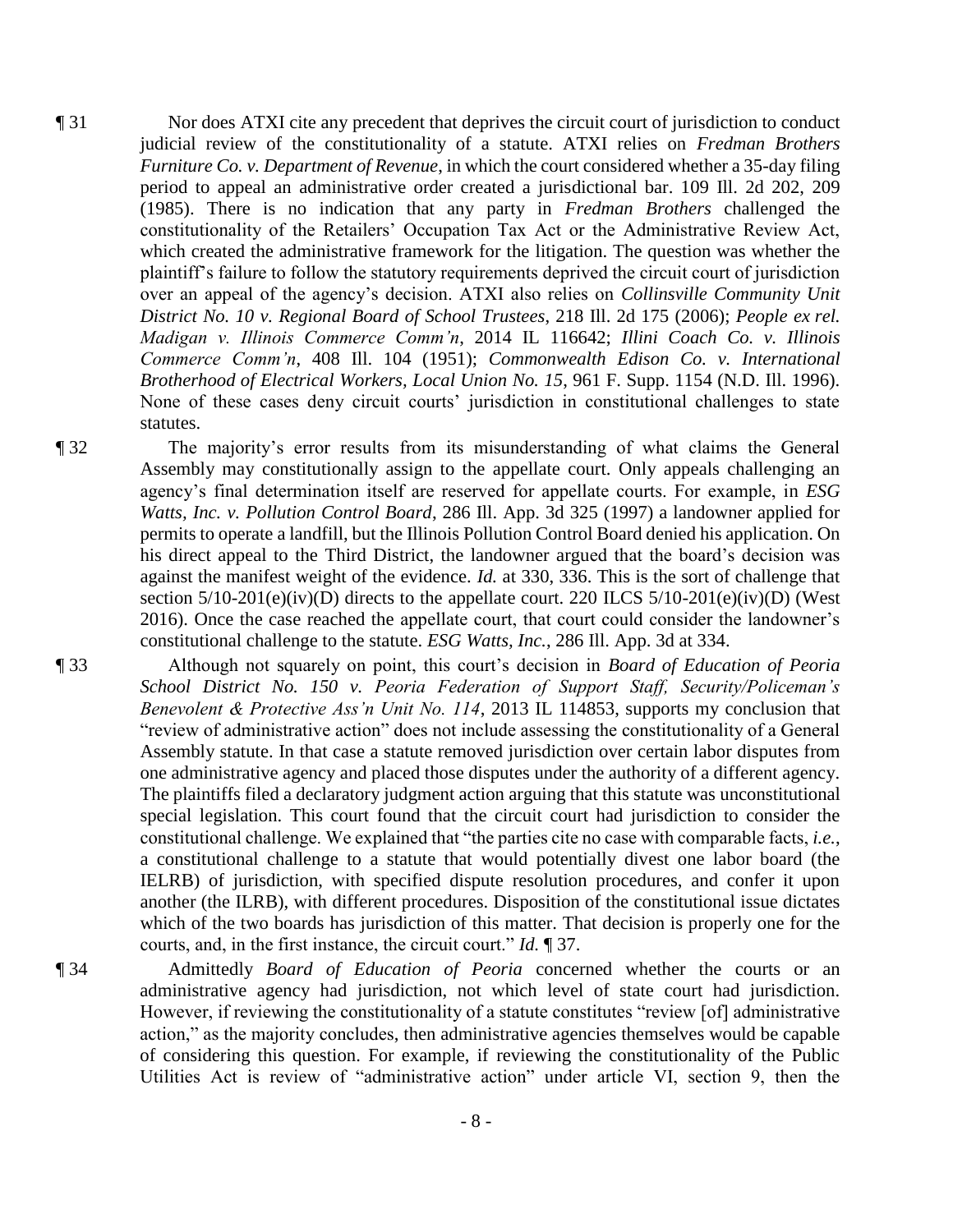Commission's administrative law judge should be capable of considering the constitutional challenge. But this court in *Board of Education of Peoria* expressly disavowed this conclusion, stating that "administrative agencies have no authority to declare statutes unconstitutional or even to question their validity." *Id.* ¶ 38. Instead, the courts, and specifically the circuit courts, have jurisdiction over such questions. *Id.* ¶ 37.

¶ 35 In its brief opinion, the majority justifies this expansion of the General Assembly's power simply by citing article VI, section 9, but that text does not support the majority's claim. Article VI, section 9, states only that "Circuit Courts shall have such power to review administrative action as provided by law." Ill. Const. 1970, art. VI, § 9. It is not obvious why the phrase "administrative action" should include a statute passed by the General Assembly simply because that statute governs an administrative agency's procedures, and the majority provides no justification for this strained interpretation.

¶ 36 One might argue that, regardless of the circuit court's jurisdiction to consider the constitutionality of the Public Utilities Act, my distinction between the Public Utilities Act and the Commission order is irrelevant. Even if the circuit court could strike down the Public Utilities Act as unconstitutional, the objection might say, the court would still need to consider the Commission's order itself. But the circuit court lacked jurisdiction to review this order.

¶ 37 Because the majority disregards the distinction between the Public Utilities Act and the Commission certificate of public necessity, it fails to explain why the circuit court should continue to apply the Commission certificate even after the court invalidated the underlying statute. It is not self-evident that the circuit court should acknowledge the Commission certificate after finding that the statute that created it was unconstitutional. Moreover, even if the Commission's certificate of public necessity survives the invalidation of the statute that produced it, that invalidation could still have effects in the eminent domain proceeding based on that certificate. The circuit court was required, under section 5-5-5(c) of the Eminent Domain Act, to afford a rebuttable presumption of public necessity to a Commission certificate of public necessity. 735 ILCS 30/5-5-5(c) (West 2014). The circuit court reasonably considered the constitutionality of the statute that produced the certificate. It might conclude that defendants had overcome that presumption by showing that the Public Utilities Act denied them due process of law, or it might conclude that affording a rebuttable presumption to a constitutionally deficient certificate also denied defendants due process of law. Admittedly, the circuit court's order does not explore these possibilities. The majority's dismissal based on lack of jurisdiction, however, forecloses these possibilities entirely and without any discussion.

¶ 38 The majority's flawed analysis raises significant threats to individual rights. The majority's approach would allow for the following possibility: a utility petitions the Commission for a certificate of public necessity to acquire two lots owned by Alice and Brian. Alice is not notified of the Commission proceedings and does not participate in them. Brian is notified of the proceedings and challenges them, including appealing the decision to the appellate court. The appellate court rejects Brian's challenge and upholds the Commission's order. The utility initiates eminent domain proceedings against both Alice and Brian. Alice argues that the statute that allowed the utility to petition for a certificate without notifying her unconstitutionally deprived her of due process of law. Under the majority's approach, the circuit court would lack jurisdiction to hear this argument but would retain jurisdiction over the

- 9 -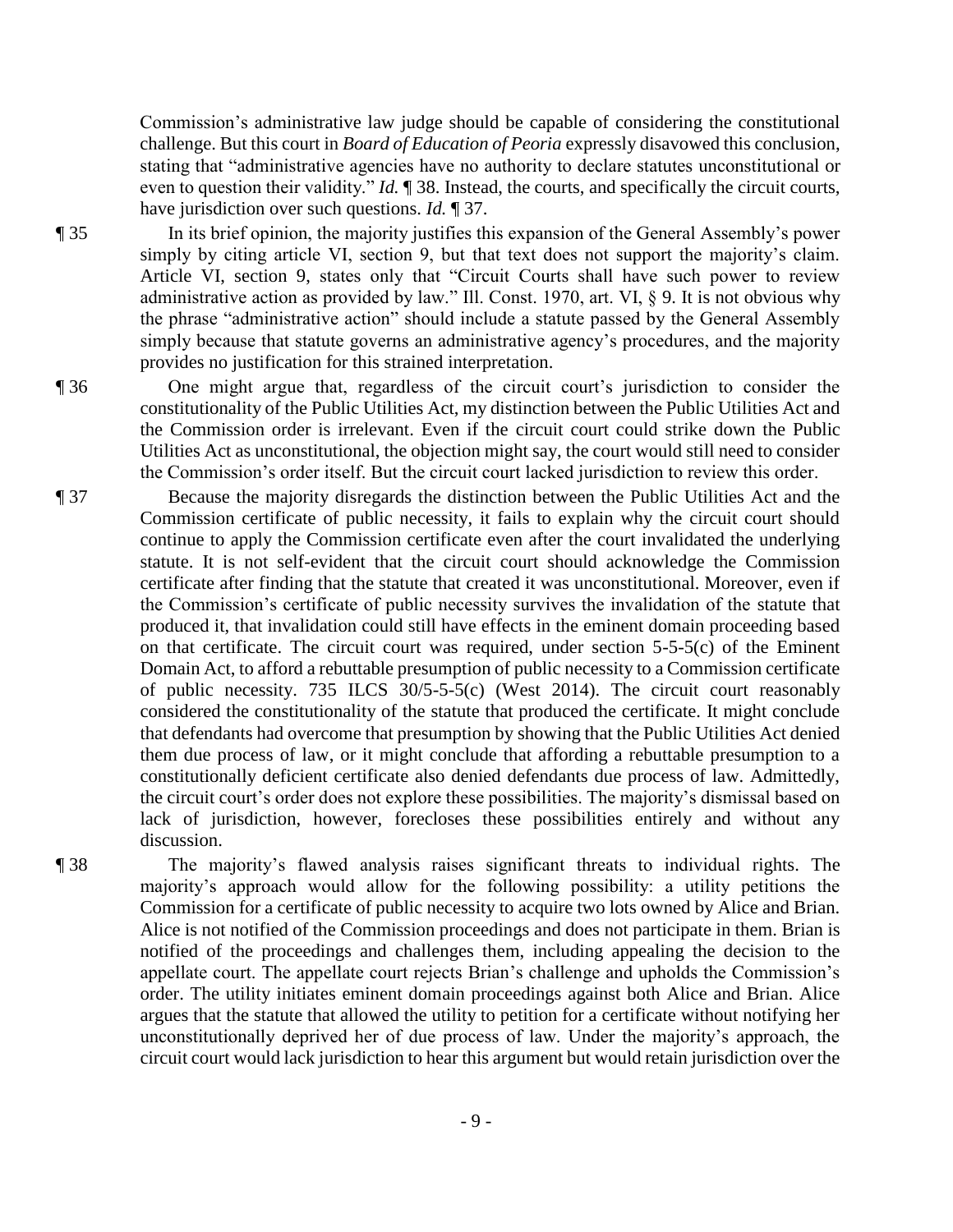eminent domain proceedings. Assuming for the moment that Alice had the right to participate in the Commission proceedings, the circuit court would authorize the utility to seize Alice's land even though Alice never had the opportunity to participate in those proceedings, regardless of the Public Utility Act's constitutionality.

¶ 39 If defendants were deprived of property rights during the Commission proceedings and if they did not participate in *Adams County Property Owners & Tenant Farmers v. Illinois Commerce Comm'n*, 2015 IL App (4th) 130907, then these eminent domain proceedings represent their first opportunity to challenge the constitutionality of the Public Utilities Act. The majority finds that the circuit court had jurisdiction to take away defendants' property but lacked jurisdiction to consider defendants' constitutional challenge to that taking. The majority's opinion would leave some defendants without any opportunity to assert their constitutional rights.

# ¶ 40 B. Issue Preclusion

- ¶ 41 I find the majority's approach especially problematic because we can reach the same result without issuing an opinion that has the potential to be so broadly applicable without being adequately explained. This case differs from the hypothetical with Alice and Brian because these eminent domain proceedings were not defendants' first opportunity to assert their challenge to the Public Utilities Act. They raised the same arguments in *Adams County*, and the appellate court rejected those arguments. *Id.* ¶ 76.
- ¶ 42 Issue preclusion bars a litigant from raising an argument that the litigant has already raised in a prior case. Issue preclusion applies when there is (1) a final judgment on the merits from a court of competent jurisdiction, (2) identity of the party to be bound by the prior litigation, and (3) an identical issue to the prior litigation. *Gumma v. White*, 216 Ill. 2d 23, 38 (2005). The issue must have been actually litigated and necessary for judgment. *Nowak v. St. Rita High School*, 197 Ill. 2d 381, 390 (2001).
- ¶ 43 After the Commission issued the certificate of public necessity to ATXI, a group of landowners—named Edgar County Citizens Are Entitled to Due Process (ECCDP)—participated in the appeal of that certificate to the Fourth District. *Adams County*, 2015 IL App (4th) 130907, ¶ 69. Although the appellate court discussed some procedural problems with ECCDP's petition to intervene, the court also found that the Commission had impliedly given ECCDP permission to intervene, so ultimately it concluded "we find it appropriate to address the merits of [ECCDP's] appeal." *Id.* ¶¶ 76, 78. This was a final adjudication on the merits.
- ¶ 44 ECCDP argued that the Commission had failed to notify them of the pending proceedings regarding the routing of the Illinois Rivers Project. Specifically they argued "that the lack of a clear notice requirement in section 8-406.1 of the Utilities Act renders the statute unconstitutional." *Id.* ¶ 69. The *Adams County* court rejected this argument, finding that the Commission proceedings did not convey any property rights, so no process was due to ECCDP. *Id.* ¶¶ 51, 69, 80. This argument was identical to the argument that defendants raised before the circuit court here.
- ¶ 45 ECCDP's due process rights argument was actually litigated. The appellate court expressly considered the same arguments that defendants raise in this case. It was also necessary for the judgment against ECCDP. The *Adams County* court moved past the factual disagreement over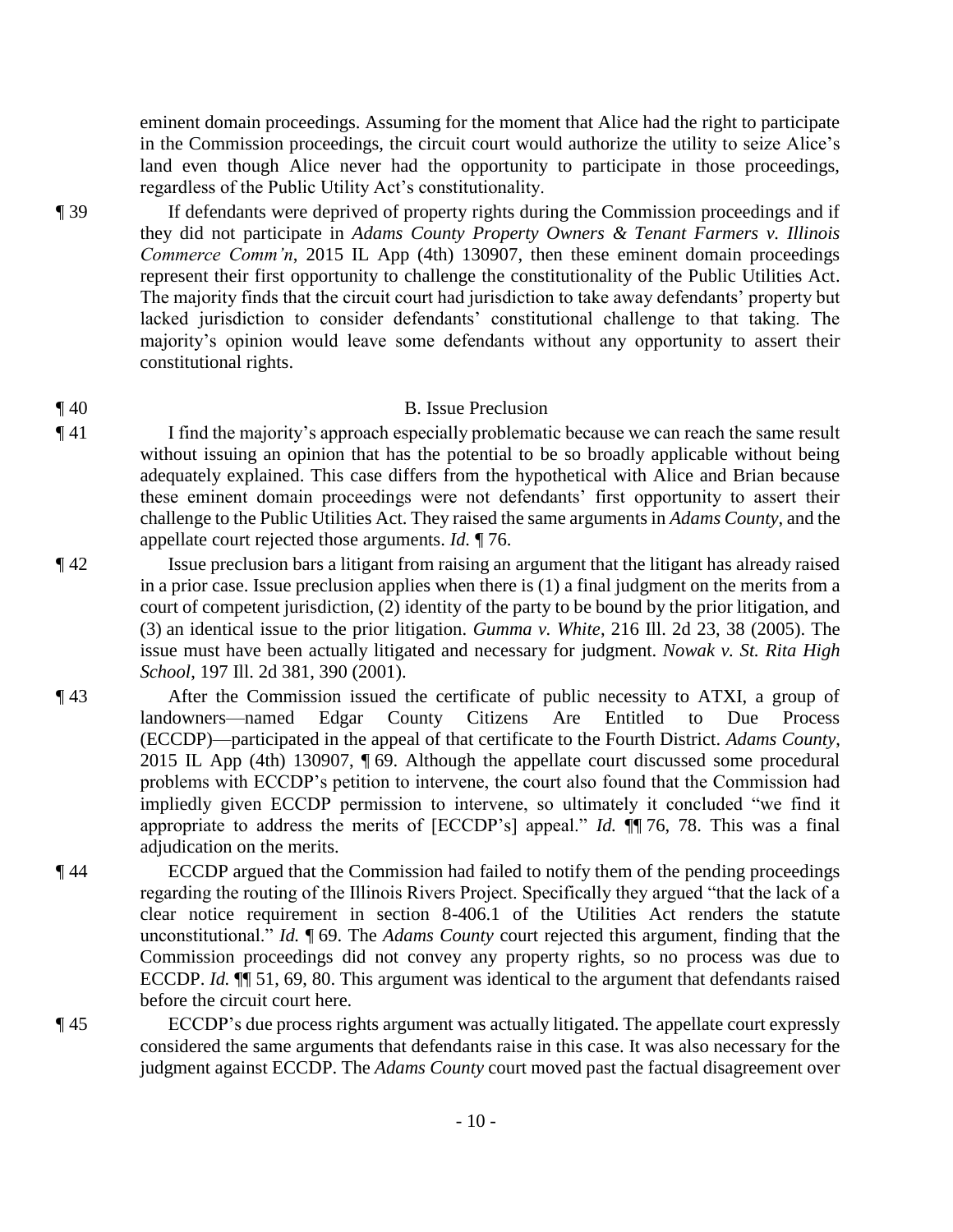whether notice was actually mailed because it found that no notice was necessary. *Id.* ¶ 76. The majority opinion here seems to acknowledge all of this when it comments that the *Adams County* court "considered and rejected the very same due process challenge at issue here." *Supra* ¶ 15.

¶ 46 The only remotely contestable component of issue preclusion here is the "identity of the parties" prong. ATXI concedes that, although the majority of defendants here participated in the *Adams County* decision, some of the defendants in this eminent domain proceeding were not named parties in *Adams County*. Nevertheless, defendants here stipulated to be treated as parties to that earlier litigation. The stipulation states that "the defendants—appearing under the title 'Edgar County Citizens are Entitled to Due Process'—filed a motion to strike the certificate proceedings" in *Adams County*. This stipulation indicates that defendants here considered themselves to have at least an identity of interests with the ECCDP in *Adams County*, which is all that is required to satisfy this component of issue preclusion. *Agolf, LLC v. Village of Arlington Heights*, 409 Ill. App. 3d 211, 220 (2011).

- ¶ 47 All of the components of issue preclusion are satisfied in this case. Rather than rely on this basis to resolve the appeal, the majority adopts a controversial and unwarranted approach to the circuit court's jurisdiction to conduct judicial review of a statute of the General Assembly. It adopts this unwarranted approach with insufficient discussion. I respectfully disagree with the majority's analysis, but for the reasons stated I would also reverse the circuit court's decision.
- ¶ 48 JUSTICE KILBRIDE, concurring in part and dissenting in part:
- ¶ 49 I partially concur with the majority's conclusion to reverse the circuit court's order, but I disagree with its reasoning, and in that respect, I join Part A of Justice Garman's special concurrence on the circuit court's jurisdiction. I agree with Justice Garman that the majority's flawed jurisdictional analysis raises significant threats to individual rights. *Supra* ¶ 38 (Garman, J., specially concurring). I disagree, in part, with Part B of Justice Garman's special concurrence and her conclusion that all of the landowners are barred from challenging the constitutionality of section 8-406.1 of the Public Utilities Act (220 ILCS 5/8-406.1 (West 2016)), based on the appellate court rejecting the same arguments in *Adams County Property Owners & Tenant Farmers v. Illinois Commerce Comm'n*, 2015 IL App (4th) 130907, ¶ 76. I would hold that issue preclusion does not bar those landowners who were not parties to *Adams County* from challenging the constitutionality of section 8-406.1 of the Public Utilities Act in the eminent domain proceedings.
- ¶ 50 I agree with Justice Garman that the landowners' due process rights argument was actually litigated in *Adams County*. Unfortunately, this court denied the landowners' petition for leave to appeal in that case. Justice Garman notes in her special concurrence, "[t]he only remotely contestable component of issue preclusion here is the 'identity of the parties' prong." *Supra ¶* 46. The special concurrence acknowledges that "some of the defendants in this eminent domain proceeding were not named parties in *Adams County*." *Supra ¶* 46. However, Justice Garman concludes that the landowners who were not named in *Adams County* "have at least an identity of interests with the ECCDP in *Adams County*, which is all that is required to satisfy this component of issue preclusion," based on the landowners stipulating to be treated as parties to the *Adams County* litigation. *Supra* ¶ 46. Nevertheless, I would hold that the